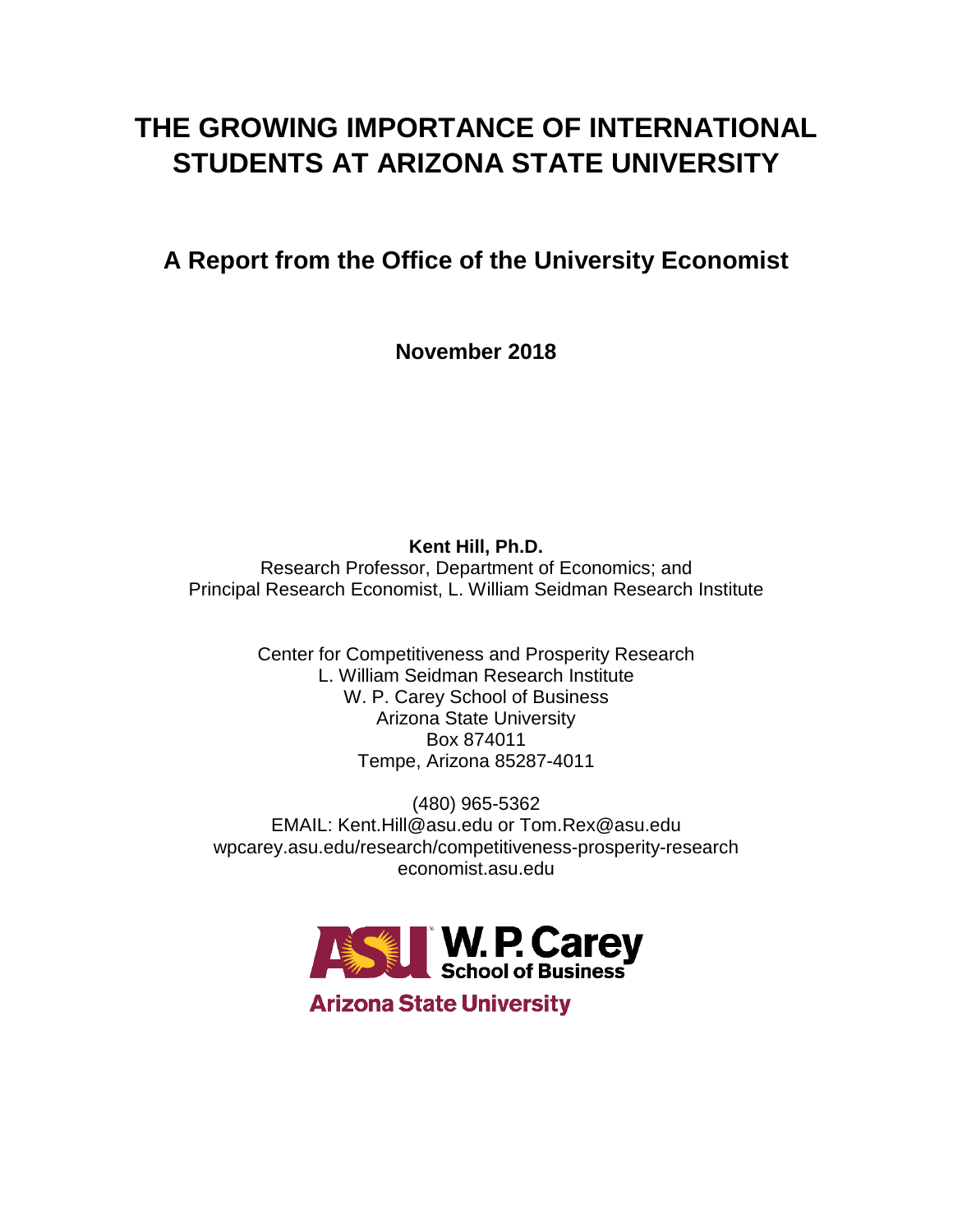Enrollment of international students in fall 2017 at the metropolitan campuses of Arizona State University (ASU) — the Downtown Phoenix campus, the Main campus in Tempe, the Polytechnic campus in Mesa, the Thunderbird School in Glendale, and the West campus in Phoenix — increased to 10,268 students from 3,549 students in the fall semester of 2009. Enrollment of international on-line students are not included in this total; on-line students are not considered in this analysis.

In fall 2009, international students accounted for 5.2 percent of total student enrollment at ASU's metro campuses. By fall 2017, the international student share had increased to 14.3 percent (see Chart 1). Between the fall semesters of 2009 and 2017, enrollment of international students increased 6,719 (see Chart 2). The growth in international students over this period more than accounts for the growth in total student enrollment, which was only 3,764.

International students have become increasingly important at ASU's metro campuses at both the undergraduate and graduate level. Between the fall semesters of 2009 and 2017, international students accounted for 96 percent of the total undergraduate enrollment increase of 4,921. The international student share of total undergraduate enrollment rose from 2.4 percent in fall 2009 to 10.2 percent in fall 2017. Total enrollment of graduate students declined 1,157 between the fall semesters of 2009 and 2017. Enrollment of international graduate students, on the other hand, increased 1,981 over this period. The international student share of total graduate student enrollment rose from 16.1 percent in fall 2009 to 33.3 percent in fall 2017.

International students have become increasingly important to ASU as a source of revenue, both because of their growing numbers and because, as nonresident students, they pay relatively high





Source: Arizona State University [\(facts.asu.edu\)](https://facts.asu.edu/Pages/Default.aspx).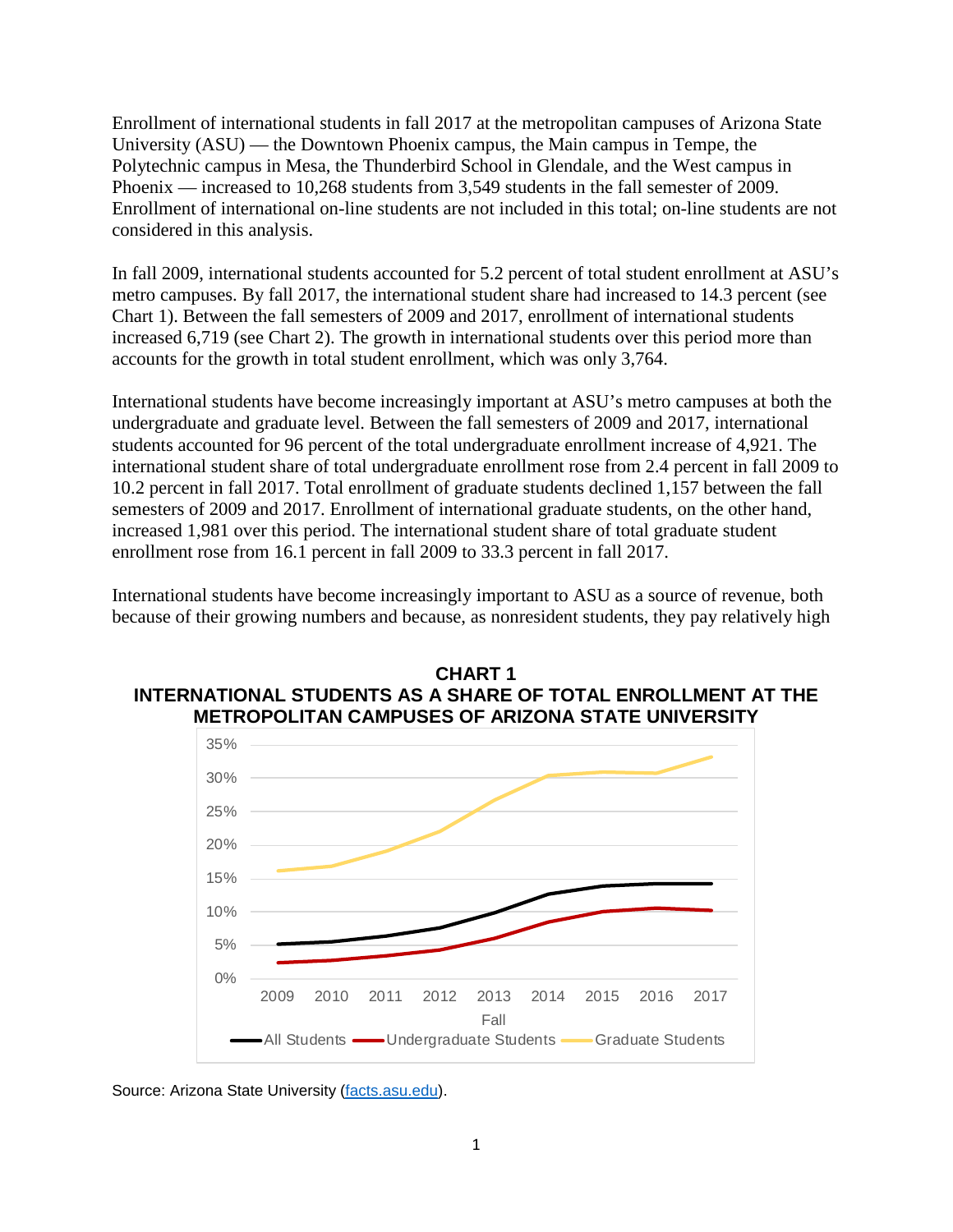## **CHART 2 ENROLLMENT GROWTH AT THE METROPOLITAN CAMPUSES OF ARIZONA STATE UNIVERSITY BETWEEN THE FALL SEMESTERS OF 2009 AND 2017**



Source: Arizona State University [\(facts.asu.edu\)](https://facts.asu.edu/Pages/Default.aspx).

 $\overline{\phantom{a}}$ 

tuition rates. In fall 2017, across all academic levels and excluding on-line students, average tuition and fees net of waivers was \$12,300 per international student as compared to an average across all ASU students of \$8,100 per student. Among undergraduates, international students paid 76 percent more in net tuition and fees than did the average student.

Combining enrollment numbers and average net tuition figures, international students enrolled accounted for 20.9 percent of the total net tuition and fees collected by the university in fall 2017 (excluding on-line students). [1](#page-2-0) This compares to the previously cited figure of 14.3 percent for the international student share of total ASU enrollment at the metro campuses. Among undergraduates, international students accounted for 10.2 percent of total undergraduate enrollment but 17.0 percent of the net tuition and fees collected from all undergraduates.

Through their local consumer spending, international students attending ASU's metro campuses have a significant impact on jobs and incomes in the Arizona economy. There are large numbers of international students living and spending in the Phoenix metro area, and consumption expenditures per international student are high compared to other ASU students. Using the responses from a 2016 ASU Student Spending Survey to estimate spending in fiscal year 2018, international undergraduates enrolled at ASU spent a total of \$2,217 per month on housing, utilities, telecommunications, food, entertainment, retail, and personal services (see Table 1). This is 46 percent more than what the average ASU undergraduate spent per month.

<span id="page-2-0"></span><sup>1</sup> Net tuition and fees paid by international students enrolled on-line at ASU in fall 2017 was less than 1 percent of the amount paid by international students enrolled at ASU's metropolitan campuses.